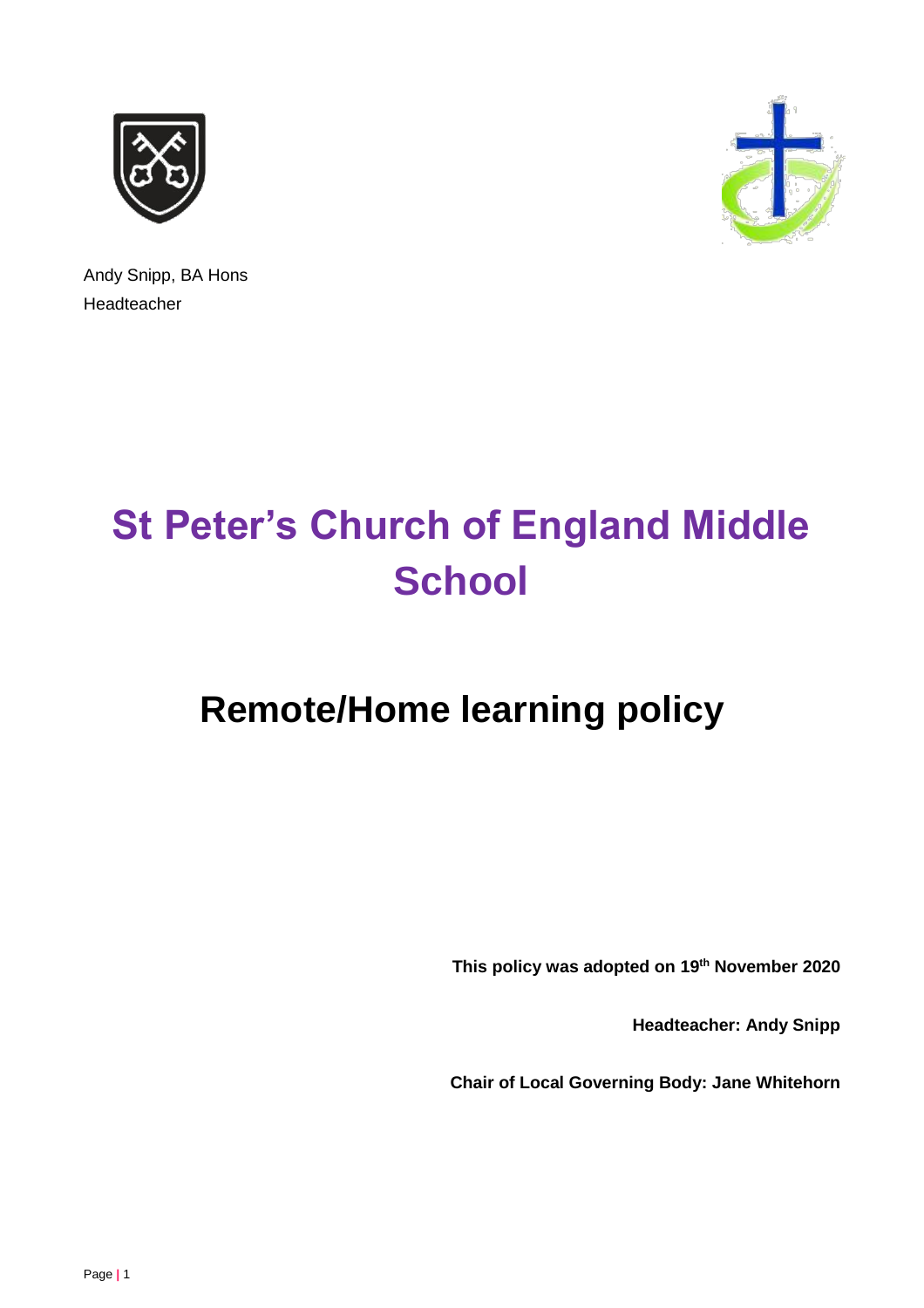# **Contents**

# <span id="page-1-0"></span>1. Aims

This policy for staff aims to:

> Ensure consistency in the approach to remote learning for students who aren't in school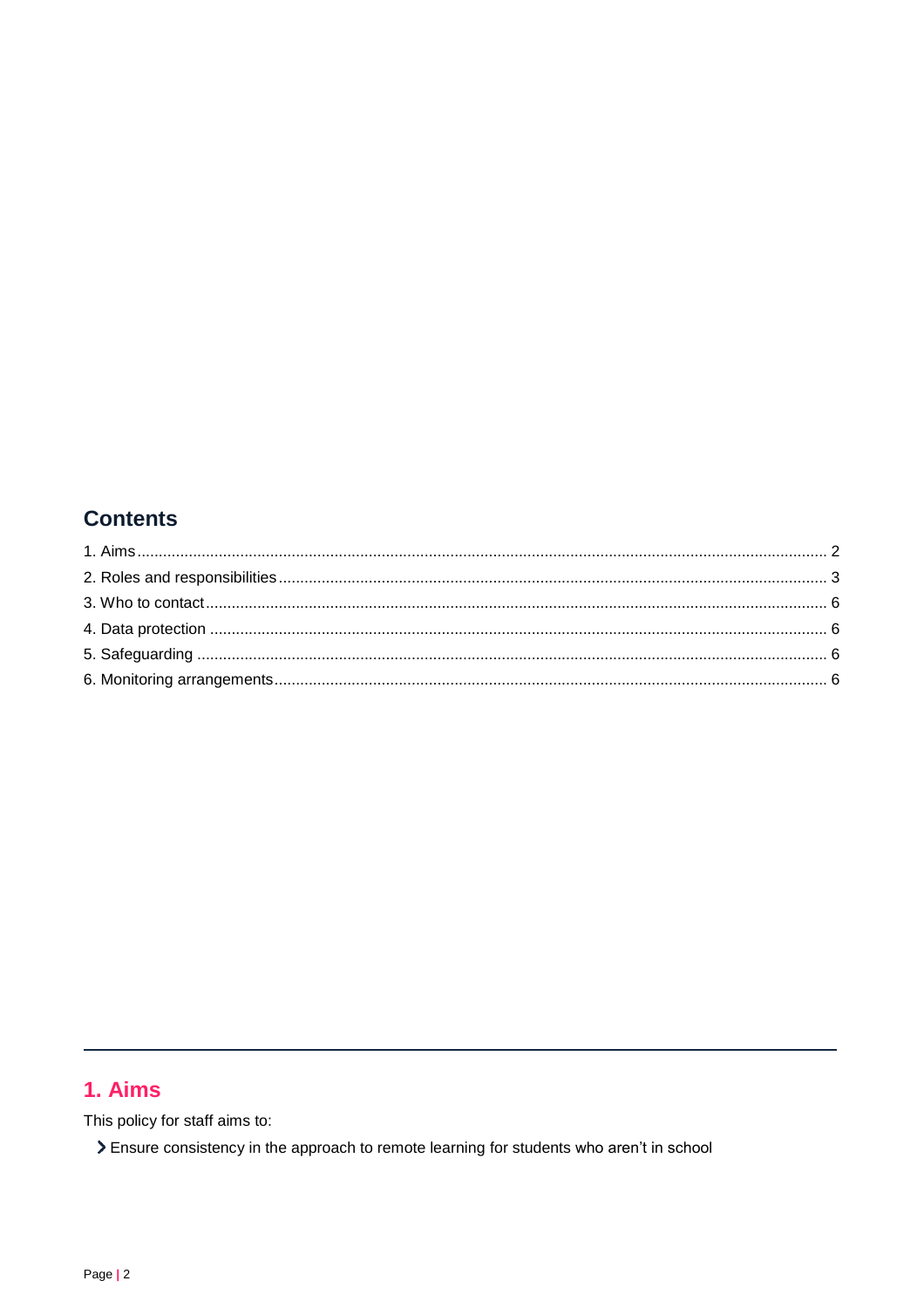- Set out expectations for all members of the school community with regards to remote learning
- Provide appropriate guidelines for data protection
- Uphold the school's vision:

You yourselves like living stones are being built up– Aspire, Believe, Grow, Achieve

(Quote taken from: 1 Peter, 2:5) You yourselves like living stones are being built up- valued by God- and a unique member of our school community. You will continue to build firm foundations for life in all its fullness– spiritually, academically, socially and emotionally, as this is at the heart of everything we do. We want you to become a wise, compassionate and responsible citizen in today's multi-faith modern Britain.

> Reflect the school's values and ethos:

At our core are the values of: Wisdom, Integrity, Trust, Compassion and Fellowship. Through God and these values, we will live out our Motto:

To **Aspire** to be the very best we can, to **Believe** in our own abilities and those of the people around us, to **Grow** and develop continually and to **Achieve** the very best we can.

# <span id="page-2-0"></span>**2. Roles and responsibilities**

#### **2.1 Teachers**

#### **In the event of local restrictions requiring students and teachers to remain at home:**

When providing remote learning, teachers must be available between 9am and 3pm for each day of the week they are employed to work.

If they're unable to work for any reason during this time, for example due to sickness or caring for a dependent, they should report this using the normal absence procedure.

Between 9am and 12pm, teachers will be available to answer questions using MS Teams Chat

Between 12pm and 3pm, teachers should be completing PPA.

#### **In the event of an individual or group requiring remote learning and teachers are in school:**

Between 8.30am and 3pm, teachers will not be available to answer questions using MS Teams Chat or email.

Between 3pm and 4pm teachers will be available to answer questions and set work to be completed by the student/s the following day.

When providing remote learning, teachers are responsible for:

 $\sum$  Setting work –

- $\circ$  Creating a timetable of work for all their timetabled classes in liaison with Key Stage Raising Standards Leaders. At KS2, this must include subjects from across the curriculum.
- $\circ$  Work must be planned and differentiated to include enough challenge that a single assignment of work should last approx. 1 hour unless otherwise stated.
- $\circ$  Teacher should not plan for long term project work nor rely upon internet based-research projects.
- o As much as possible, personalised video or recorded audio should be used by the teacher to deliver content.
- $\circ$  Where appropriate, staff may set work using additional online platforms such as: Mathletics, Times Table Rockstars, Accelerated Reader and OAK National Academy. This work should still be accompanied by a clear set of instructions and expectations for completion and submission of work.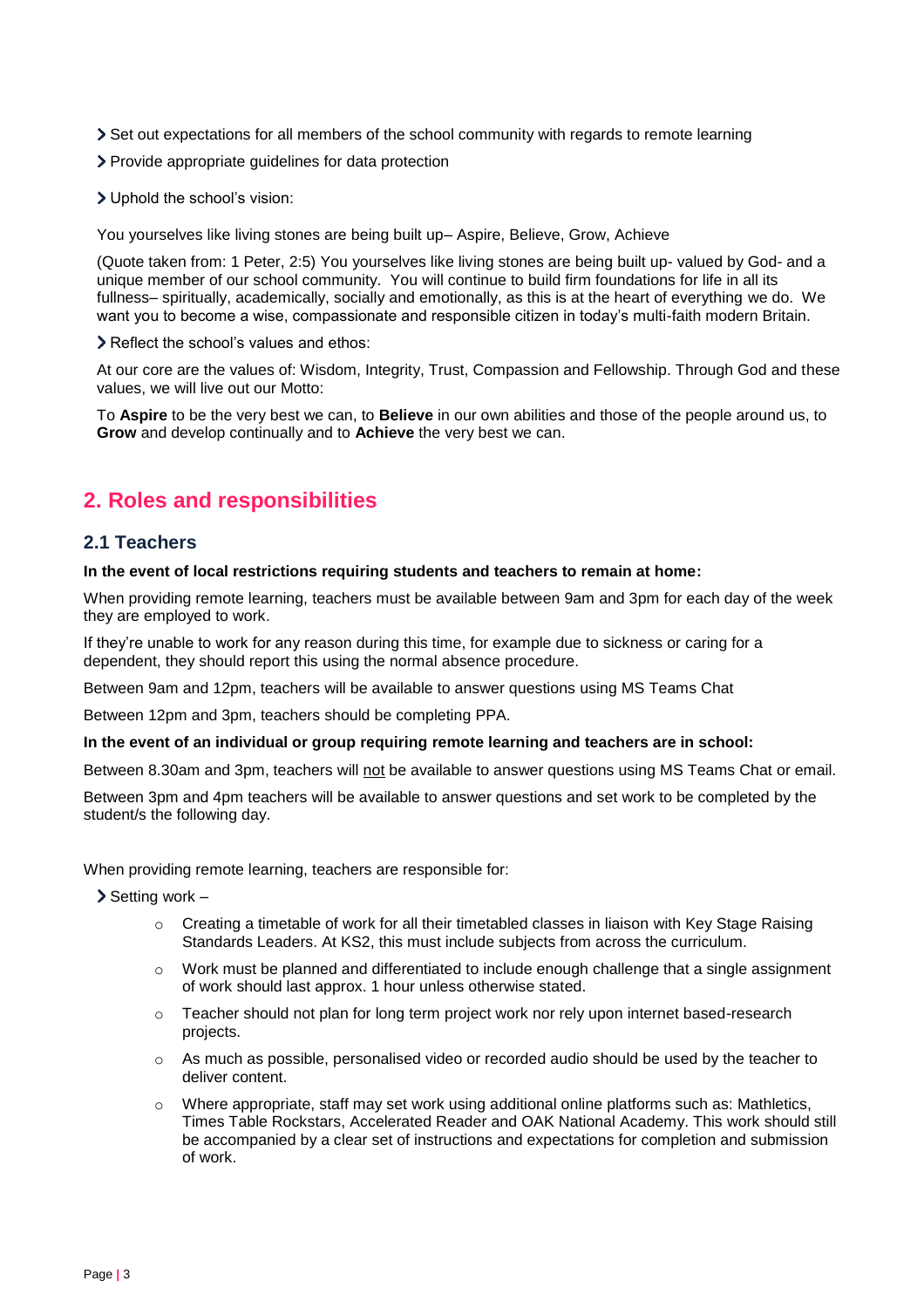- $\circ$  Working on their own or as a year group team to ensure the above work is planned and ready.
- $\circ$  All work for the day must be available by 9am during a local restriction or 4pm for a group/individual.
- $\circ$  Work should be uploaded to the appropriate Channel, in the appropriate Team within MS Teams.

 $\triangleright$  Providing feedback on work –

- o Students can send any completed work to teachers via Teams
- o Teachers can feedback if required via Teams
- $\circ$  Teachers should respond to queries via the Chat function before 12pm each day.
- o Teachers should respond to any emails/contacts from parents within 48hrs
- $\circ$  Teachers are to request any children's work of merit to be commented on by the Headteacher/ Deputy Headteacher
- $\triangleright$  Keeping in touch with students who aren't in school and their parents
	- Emails received from parents are to be checked after 3pm, Mon- Fri. Emails must be replied to within 48hrs. Replies will only be sent after 3pm.
	- $\circ$  Any issues that are received are to be dealt with professionally by the class teacher and the Headteacher/Deputy Headteacher should be CC'd in the communication. If necessary teachers to contact a member of SLT for advice (see emailing tips and strategies in the appendix)
	- $\circ$  Teachers are to attempt to make contact will all students in their class every week via Teams chat. If unsuccessful then this information must be shared with SLT and Christine Hardy. If there is a safeguarding concern alert the safeguarding team.
	- $\circ$  Contact should be polite and encouraging. Teachers must adhere to the communications process and staff code of conduct. Any concerns should be forwarded to a member of SLT who may choose to contact the parents directly.
	- $\circ$  Any concerns regarding work not being completed should be forwarded to the Raising Standards Leader

Attending virtual meetings with staff, parents and students –

- $\circ$  No member of staff should attend a virtual meeting with a student, without the presence of another adult and informing the SLT prior to the meeting.
- $\circ$  During any virtual meeting with parents/students, dress should be smart, work wear.
- $\circ$  Locations should be carefully considered in order to avoid areas with background noise, nothing inappropriate in the background.

#### **2.2 Teaching assistants**

When assisting with remote learning during a time of local restriction, teaching assistants must be available between 9am and 12pm.

If they're unable to work for any reason during this time, for example due to sickness or caring for a dependent, they should report this using the normal absence procedure. When assisting with remote learning, teaching assistants are responsible for:

Supporting students who aren't in school with learning remotely –

o As directed by the SENDCo

Attending virtual meetings with teachers, parents and students – cover details like:

 $\circ$  No member of staff should attend a virtual meeting with a student, without the presence of another adult.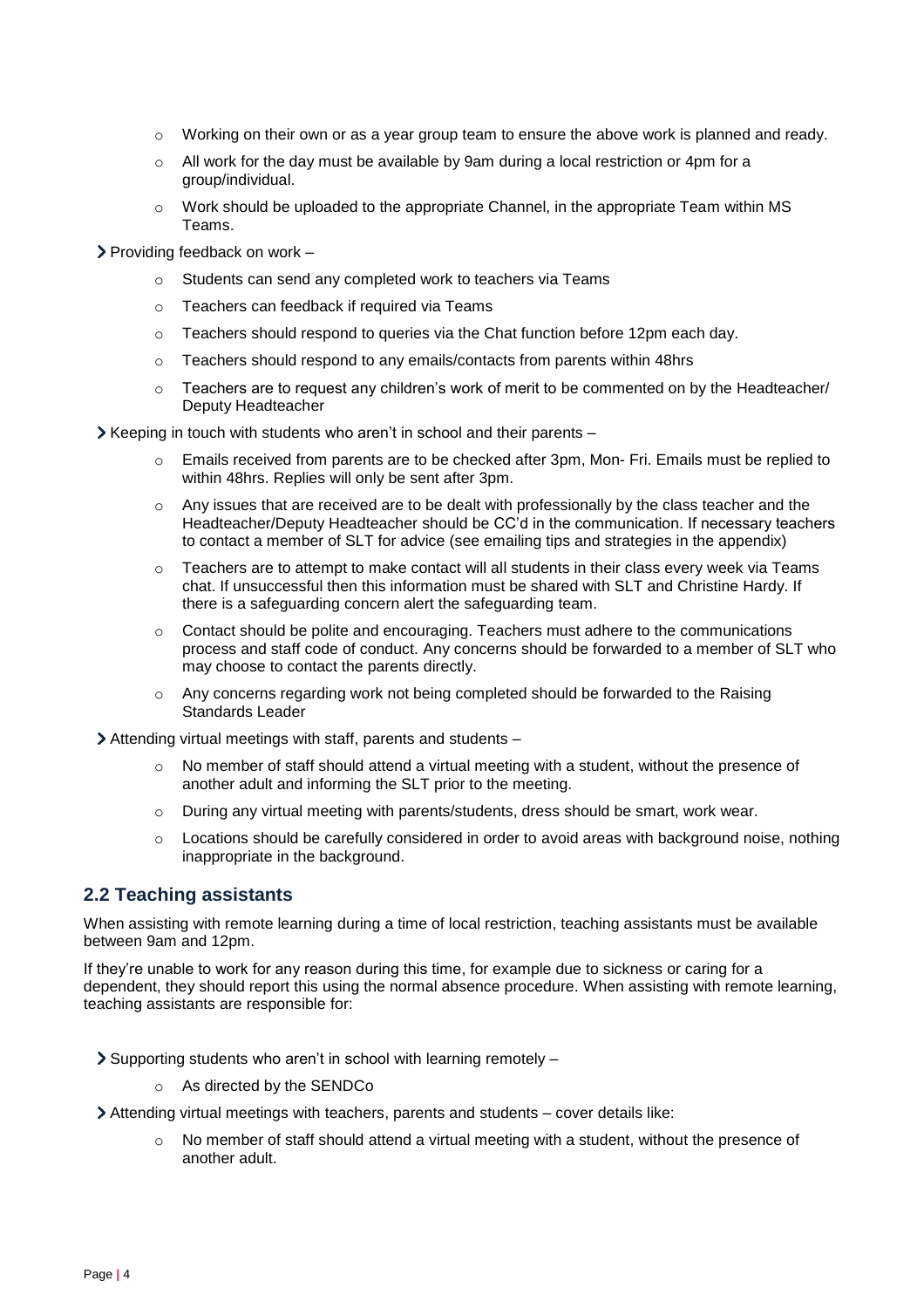- $\circ$  During any virtual meeting with parents/students, dress should be smart, work wear.
- $\circ$  Locations should be carefully considered in order to avoid areas with background noise, nothing inappropriate in the background.

#### **2.3 Subject leads**

Alongside their teaching responsibilities, subject leads are responsible for:

- Considering whether any aspects of the subject curriculum need to change to accommodate remote learning
- Working with teachers teaching their subject remotely to make sure all work set is appropriate and consistent
- Working with other subject leads and senior leaders to make sure work set remotely across all subjects is appropriate and consistent, and deadlines are being set an appropriate distance away from each other
- Monitoring the remote work set by teachers in their subject explain how they'll do this, such as through regular meetings with teachers or by reviewing work set
- Alerting teachers to resources they can use to teach their subject remotely

#### **2.4 Raising Standards Leaders**

Alongside any teaching responsibilities, leaders are responsible for:

- Co-ordinating the remote learning approach across the key stage.
- Monitoring the effectiveness of remote learning such as through regular meetings with teachers and subject leaders, reviewing work set or reaching out for feedback from students and parents
- Monitoring the security of remote learning systems, including data protection and safeguarding considerations

#### **2.5 Students and parents**

Staff can expect students learning remotely to:

- $\triangleright$  Be contactable during the school day although consider they may not always be in front of a device the entire time
- Complete work to the deadline set by teachers
- Seek help if they need it, from teachers or teaching assistants
- Alert teachers if they're not able to complete work

Staff can expect parents with children learning remotely to:

- Make the school aware if their child is sick or otherwise can't complete work
- $\geq$  Seek help from the school if they need it if you know of any resources staff should point parents towards if they're struggling, include those here
- > Be respectful when making any complaints or concerns known to staff

#### **2.6 Local Governing board**

The governing board is responsible for:

- Monitoring the school's approach to providing remote learning to ensure education remains as high quality as possible
- Ensuring that staff are certain that remote learning systems are appropriately secure, for both data protection and safeguarding reasons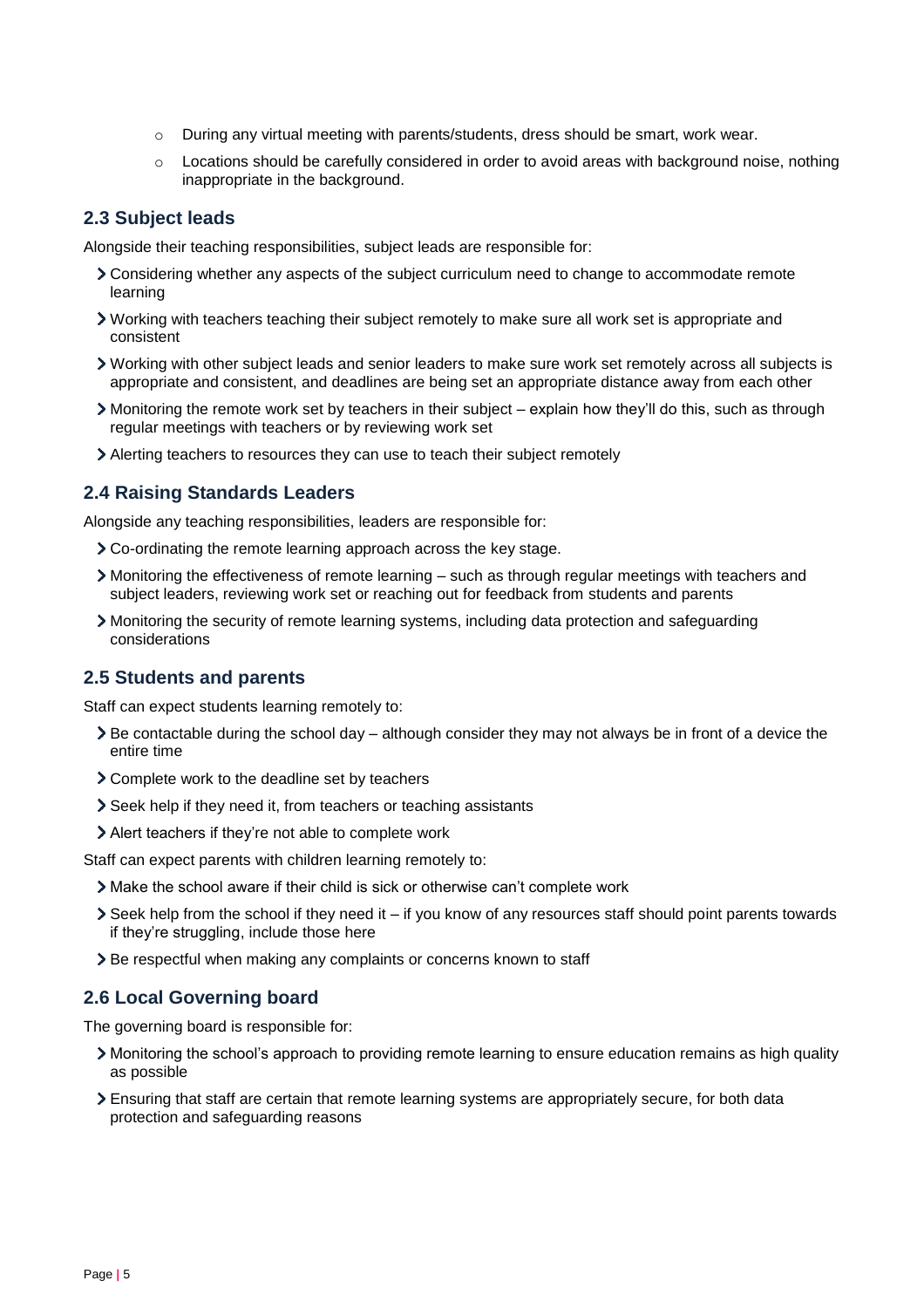# <span id="page-5-0"></span>**3. Who to contact**

If staff have any questions or concerns about remote learning, they should contact the following individuals:

- Issues in setting work talk to the relevant subject lead or Raising Standards Leader
- Issues with behaviour talk to Andy Snipp, Headteacher or Christine Hardy
- If Issues with IT talk to Ravi Matharu or Lee Carter, Turn IT On
- Issues with their own workload or wellbeing talk to their line manager
- Concerns about data protection talk to Andy Snipp or Ravi Matharu
- Concerns about safeguarding talk to the DSL

## <span id="page-5-1"></span>**4. Data protection**

#### **4.1 Accessing personal data**

When accessing personal data for remote learning purposes:

- $\triangleright$  All staff will have access to a spreadsheet to record any parent contact or concerns about children, this is accessed via a secure password. Ensure you log out after use. Do not allow access to any third party.
- ➢ Teachers are able to access parent contact details via SIMs. Do not share any details with third parties and ensure SIMs is logged off.
- ➢ School laptops are the school's preferred devices to be used when accessing any personal information on students.

#### **4.2 Processing personal data**

Staff members may need to collect and/or share personal data such as email addresses/telephone as part of the remote learning system. As long as this processing is necessary for the school's official functions, individuals won't need to give permission for this to happen.

However, staff are reminded to collect and/or share as little personal data as possible online.

#### **4.3 Keeping devices secure**

All staff members will take appropriate steps to ensure their devices remain secure. This includes, but is not limited to:

- $\triangleright$  Keeping the device password-protected strong passwords are at least 8 characters, with a combination of upper and lower-case letters, numbers and special characters (e.g. asterisk or currency symbol)
- Ensuring the hard drive is encrypted this means if the device is lost or stolen, no one can access the files stored on the hard drive by attaching it to a new device
- Making sure the device locks if left inactive for a period of time
- Not sharing the device among family or friends
- Keeping operating systems up to date always install the latest updates

### <span id="page-5-2"></span>**5. Safeguarding**

Please see the following for updates concerning safeguarding in relation to home learning. COVID-19 amendments to the Child Protection Policy this also details reference to remote learning curriculum and risks online. This policy is available on our website

#### <span id="page-5-3"></span>**6. Monitoring arrangements**